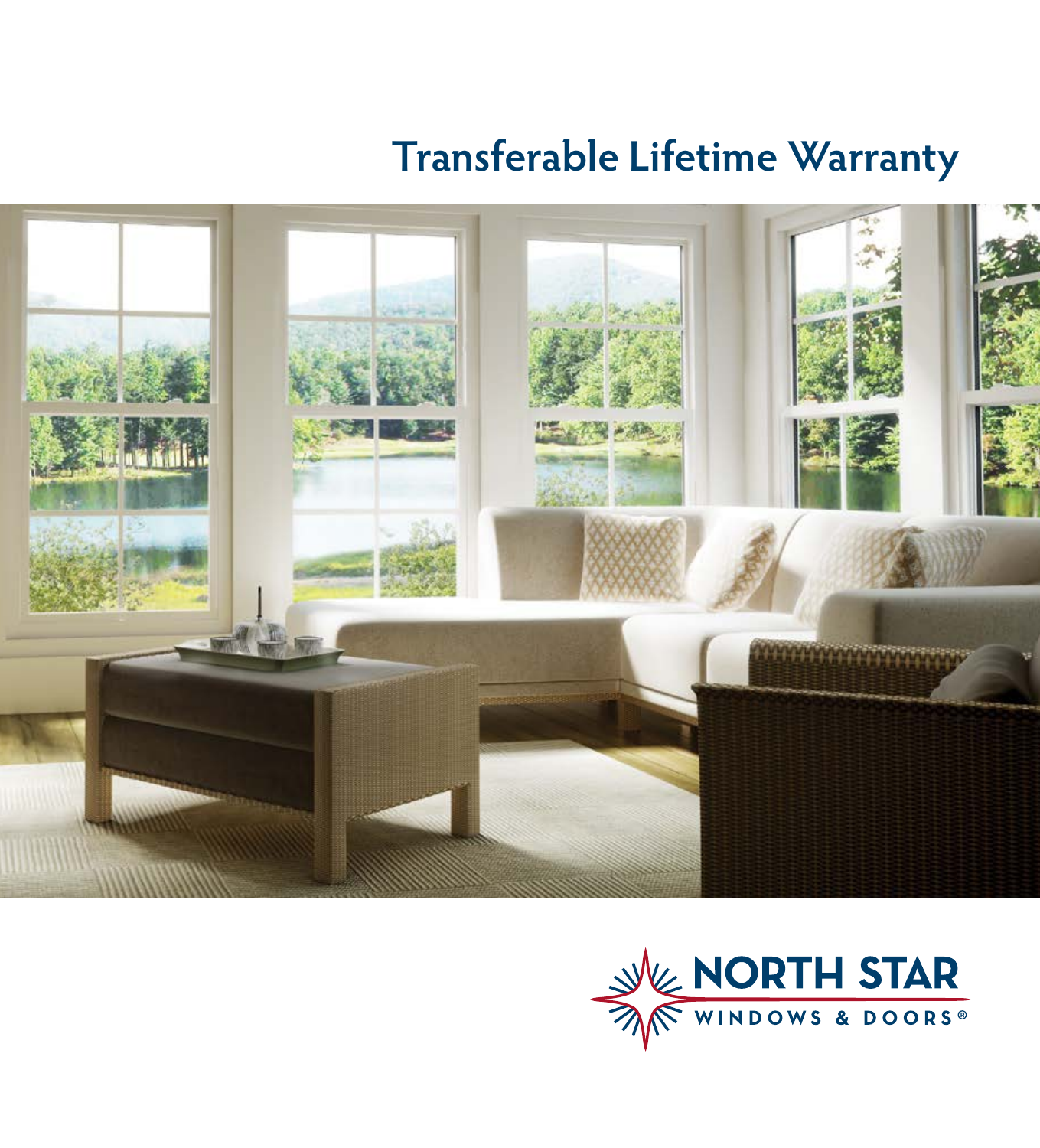# **Your Warranty Protection**

North Star Manufacturing (London) Ltd. builds vinyl windows and doors to meet or exceed industry standards. Our products are tested and certified by Canadian Standards Association and comply with American Architectural Manufacturers Association standards. North Star guarantees its vinyl windows and doors against faults in manufacturing and defective materials through a transferable lifetime warranty. This document contains the entire agreement between all parties regarding this warranty. No other warranties expressed or implied are contained in this warranty.



- **Lifetime Warranty On White Window And Patio Door Frames And Sashes**
- **20-Year Warranty on Interior and Exterior Coloured Laminates**
- **20-Year Warranty On Aluminum-Clad Window Frames And Sashes**

North Star frames and sashes will not fade, discolor, blister, peel, flake, corrode, contract or distort beyond industry standards.

Corner welds on colored windows may fade over time. Color touch-up is the responsibility of the home owner.

### **Lifetime Warranty On Hardware**

Window hardware is covered by a lifetime warranty. Patio door hardware is covered for a period of five (5) years.

### **Limited Lifetime Warranty On Super Spacer® Sealed Units**

North Star insulated glass sealed units with Super Spacer® are covered by a lifetime warranty against failure of the sealed unit. A sealed unit failure is defined as a loss of the seal between the glass and Super Spacer resulting in moisture or dust infiltrating the air space between the opposing glass surfaces. Under no circumstance is broken or cracked glass covered under warranty.

- Replacement sealed units installed under warranty in North Star windows and patio doors retain the remainder of the original glass warranty
- Sealed units installed in non-North Star products are warranted against seal failure for one year
- Sealed units with blinds between the glass are warranted for 10 years against seal failure and mechanical failure

## **What You Need to Know**

### **Repair Or Replacement**

North Star's obligation is limited to repairing or replacing a product it deems to be defective. North Star shall have a reasonable time to remedy any defect and the owner will provide reasonable and friendly assistance. No compensation will be provided for loss of time, inconvenience, commercial loss, or special consequential or other damages. If an identical replacement part is not available, North Star may use parts of comparable or greater quality.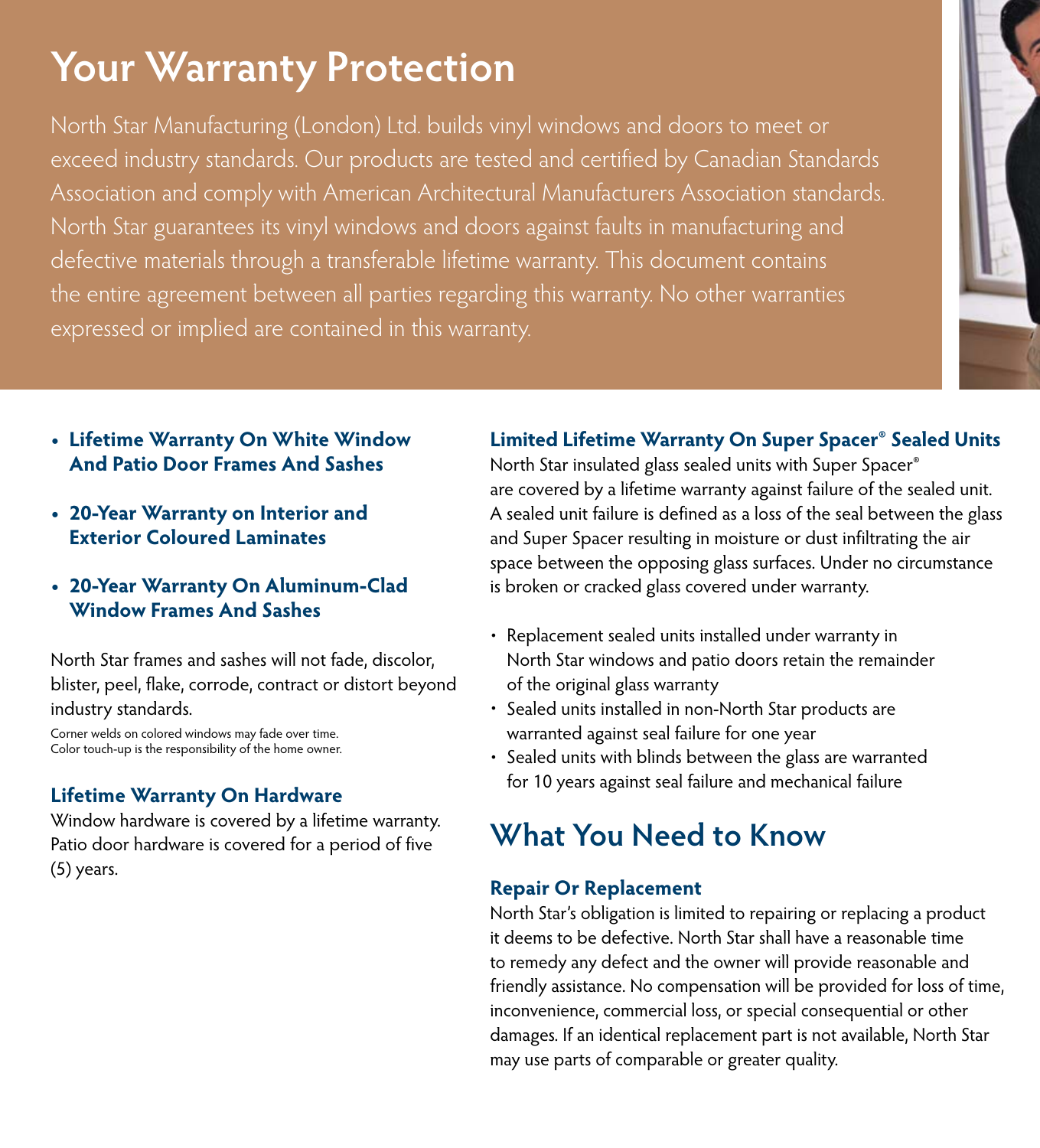

### **Dates And Transfers**

This warranty takes effect on the date of the North Star invoice. The warranty is transferable to a second owner only. To activate the warranty for a second owner, the Certificate of Warranty Transfer must be completed and mailed to North Star with an administration fee of \$113 (including HST).

#### **Bay And Bow Windows**

Proper installation and insulation are critical for ensuring proper performance. All bay and bow windows must be securely supported with a knee brace, or a North Star hanger support system. Bay and bow windows require a roof or enclosure to protect it from the elements.

### **Glass**

According to the Canadian Glazing Standards Board (CGSB) for glazing quality glass, defects such as minute bubbles, eyes, crystals and/or scratches are normal and inherent to any manufactured glass product. These minor defects are not warranted. North Star warrants that the glass utilized in its window and patio door products has been manufactured in accordance with the Canadian Glazing Standards Board for glazing quality glass.

## **Warranty Exceptions**

### **North Star Will Not Assume Liability For:**

- 1. Labor costs of any kind, for any reason, including removal, replacement and/or reinstallation of any product which may require service
- 2. Defects or damage attributed to installation, normal weathering, accidents, fire, flood or other acts of God, vandalism, riot or civil disorder, misuse, abuse by harmful fumes, vapors or chemical pollutants in the atmosphere, mildew, building settlement or structural failure of walls or foundations
- 3. Stresses from localized heat that leads to excessive temperature differentials over glass or vinyl
- 4. Damage from cleaning with harmful solvents
- 5. Vinyl parts that have been painted or coated (which, unless factory applied, is not warranted)
- 6. Warping, distortion or damage caused by excessive heat buildup as the result of insufficient ventilation, or the application of any liquid, plastic or other coating to the glass
- 7. Corrosion to metal parts in applications within 3.2 kilometres or 2 miles of a body of salt water
- 8. Screen damage due to normal wear and tear, misuse or abuse
- 9. Condensation due to humidity within the structure, or resulting from interior or exterior temperature differentials (See our website or contact your dealer for information)
- 10. Vent stops
- 11. Glass breakage or cracking
- 12. Natural variations in wood products such as those used in bay and bow windows, jamb extensions, etc.
- 13. Tinted films applied to glass other than 3M Residential Window Film (Only 3M Window Film applied by an authorized 3M dealer is recommended for use on North Star products and is subject to the 3M Residential Window Film warranty provisions)
- 14. Tarnish on patio door hardware
- 15. Any occurrence beyond North Star's control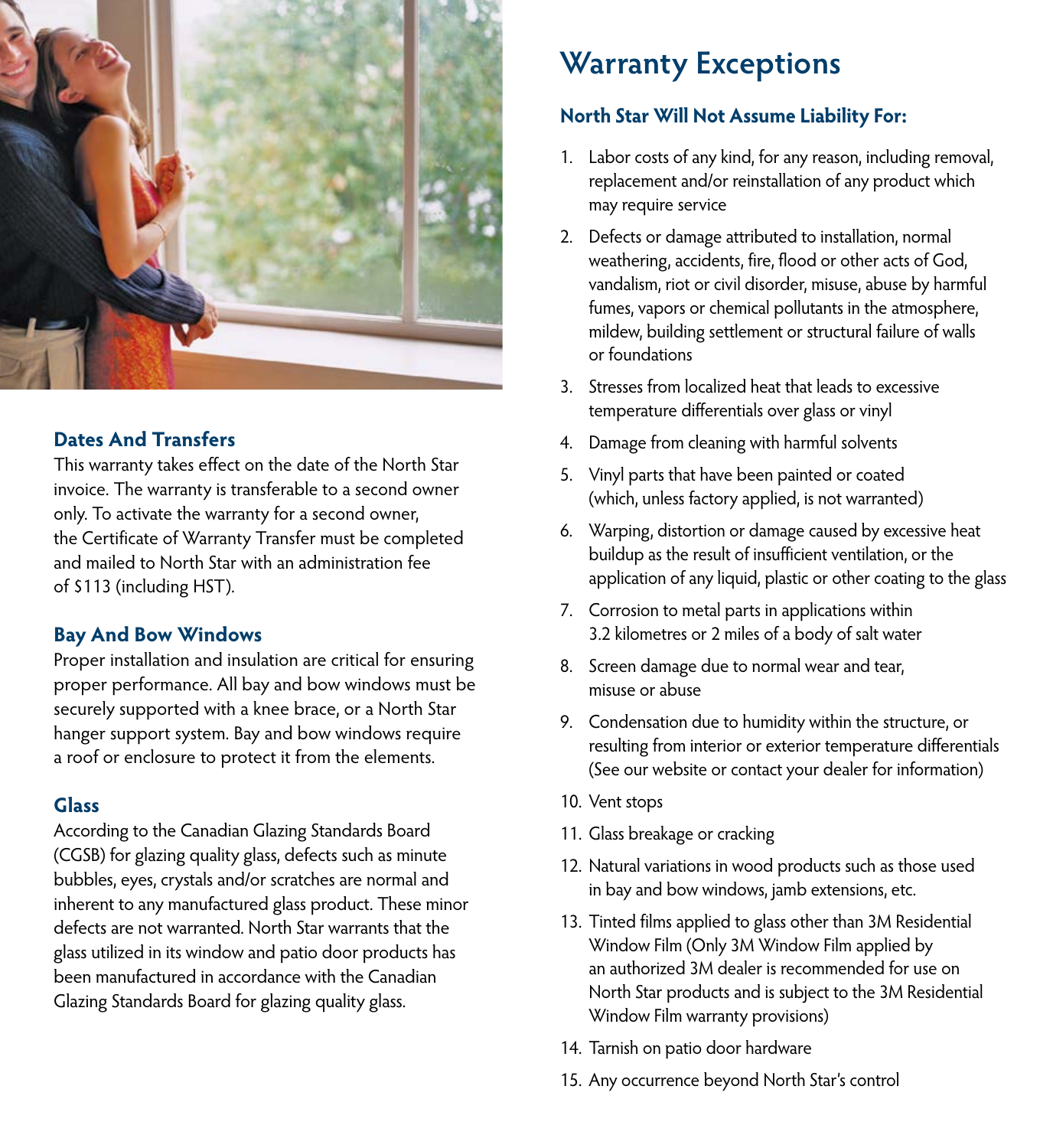### **CERTIFICATE OF WARRANTY Transfer to Second Owner**

### **CERTIFICATE OF COVERAGE**

This certificate must include the serial number found on the North Star / CSA Warranty Label affixed to the window, door or between the glass.

(first 6 digits of the serial number imprinted on the window label)

**This certificate is to be completed by the second owner, and mailed to North Star Manufacturing within thirty (30) days of transfer, along with an administration fee of \$113 (including HST).**

| City, Prov. / State                                                                                                  |  |  |
|----------------------------------------------------------------------------------------------------------------------|--|--|
|                                                                                                                      |  |  |
|                                                                                                                      |  |  |
| Email <u>Communication and Communication and Communication and Communication and Communication and Communication</u> |  |  |
| Date of Transfer                                                                                                     |  |  |
| Original Owner's Name                                                                                                |  |  |
|                                                                                                                      |  |  |

This certificate must include the serial number found on the North Star / CSA Warranty Label affixed to the window, door or between the glass.



(first 6 digits of the serial number imprinted on the window label)

**This certificate is to be completed by the dealer, signed by the purchaser, and mailed to North Star Manufacturing within thirty (30) days of completed installation.**

| Original Purchaser <b>Manual According to the Contract of Table 1989</b>                                               |
|------------------------------------------------------------------------------------------------------------------------|
|                                                                                                                        |
|                                                                                                                        |
|                                                                                                                        |
|                                                                                                                        |
|                                                                                                                        |
| Email <u>San Ann anns an t-Iomraid anns an t-Iomraid anns an t-Iomraid anns an t-Iomraid anns an t-Iomraid anns an</u> |
| Date of Installation                                                                                                   |
|                                                                                                                        |
|                                                                                                                        |

Complete your warranty form online **www.northstarwindows.com/warranty**



Complete your warranty form online **www.northstarwindows.com/warranty**

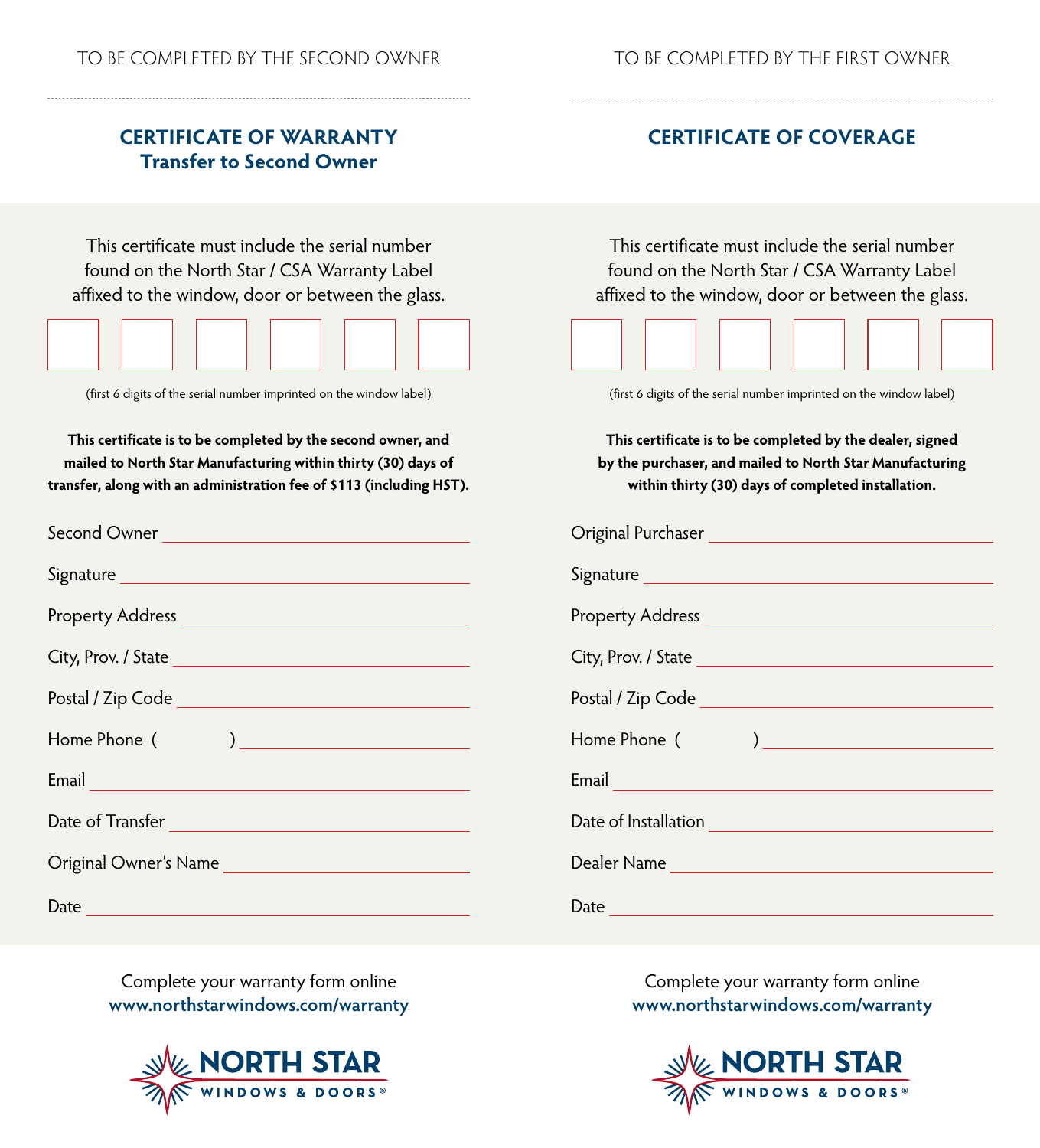**This information assists us in understanding your reasons for purchasing North Star Vinyl Windows. Please take a few minutes to complete the following questions:**

1. How did you hear about North Star Vinyl Windows?

| 2. How did you select your dealer?              |  |                   |  |  |
|-------------------------------------------------|--|-------------------|--|--|
| $\Box$ Referral                                 |  | Yellow Pages      |  |  |
| $\Box$ TV                                       |  | Radio             |  |  |
| $\Box$ Newspaper                                |  | Advertising Flyer |  |  |
| North Star Website                              |  |                   |  |  |
| 10، ومن مط مسجد استثنت مطع النسوم والـ 20، 1970 |  |                   |  |  |

3. Where will the windows be used?

| New home | $\Box$ New addition |
|----------|---------------------|
|          |                     |

- Renovation
- 4. What is the approximate age of your home:

(years)

5. How long have you owned this home:

|                                    | (years)           |
|------------------------------------|-------------------|
| 6. Please indicate your age group: |                   |
| $\Box$ Under 35                    | $\parallel$ 35-45 |
| $\parallel$   46-55                | $\Box$ Over 55    |
|                                    |                   |

All information obtained as a result of this documentation is confidential, and will not be disclosed to any third party without the written consent of the applicant, in accordance with the Personal Information Protection and Electronic Documents Act. The company acknowledges that it is aware of all applicable Canadian laws regarding the protection<br>of personal information collected, used or disclosed in connection with commercial activities, and the compa comply, and shall cause all representatives to comply with such applicable laws.



### **Please enclose in an envelope and mail to:**

North Star Manufacturing 40684 Talbot Line St. Thomas, Ontario N5P 3T2

Attention: Warranty Department

### **Please enclose in an envelope and mail to:**

North Star Manufacturing 40684 Talbot Line St. Thomas, Ontario N5P 3T2

Attention: Warranty Department